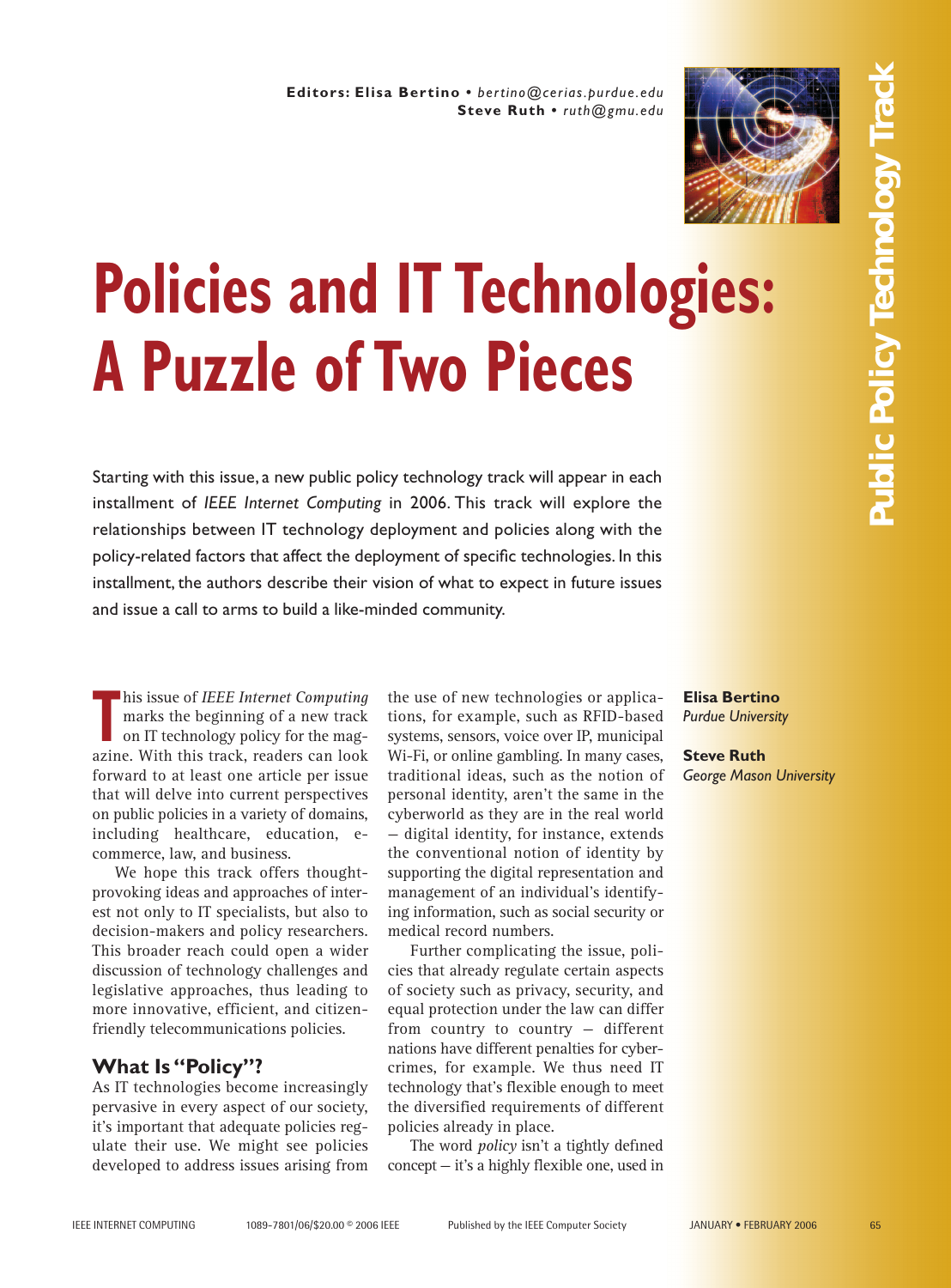various ways depending on the context. *Merriam-Webster's Dictionary* has several definitions:

- a definite course or method of action selected from among alternatives and in the light of given conditions to guide and determine present and future decisions;
- a specific decision or set of decisions designed to perform such a course of action;
- such a specific decision or set of decisions together with the related actions designed to implement them; and
- a projected program consisting of desired objectives and the means to achieve them.

Clearly, this gives writers and researchers plenty of latitude to examine technological problems through the lens of legislative solutions.

## **New Legislation**

The municipal Wi-Fi currently being implemented in Philadelphia and San Francisco has already created a flurry of bill-writing in state and federal



legislatures.1,2 The installment raises an interesting question: Is a US\$5 per month DSL connection a basic "right" for someone living in a poor neighborhood, or is it an intrusion of government in business affairs. Internet voting is practically impossible to implement in many developed nations, but is this a technical problem, or is it because of unequal deployment of Internet technology among the poor?

A policy is a set of coherent decisions with a common long-term purpose. When governments, companies, or other entities make decisions concerning the adoption of specific solutions on purely technical or purely social grounds, the individuals or other social entities affected by these solutions complain that there is, in fact, no policy.

# **Synergies and Opportunities**

The definitions listed earlier emphasize that a policy is a set of decisions together with a set of actions coherently implementing these decisions. However, mismatches often arise between what a policy mandates and what current IT applications can actually enforce. As a simple example, consider a privacy policy stating that certain data will be removed after 30 days from a given database system. Although this policy would seem very simple to enforce, ensuring that a piece of data is actually removed from the system is not so simple. Another complicating factor is compliance: how can we provide assurance that a system actually complies with a policy? Addressing such problems requires us to have articulated solutions that encompass a variety of techniques and tools. We also need methodologies and techniques that support the auditing processes that detect policy violations.

The process of developing and deploying a policy is often complex and continuous, possibly requiring the involvement of several individuals. It's natural to ask whether IT technology can help such a process, but strangely enough, this topic hasn't been widely investigated. However, we see today the emergence of systems that support collaborative applications. In a sense, developing and deploying a policy is a collaborative decisionmaking process and, as such, it can exploit technologies developed for collaborative applications and decision-support systems. Because policymaking is often a knowledge-intensive process, IT technology that deals with knowledge management — such as ontologies, for example — is also relevant here.